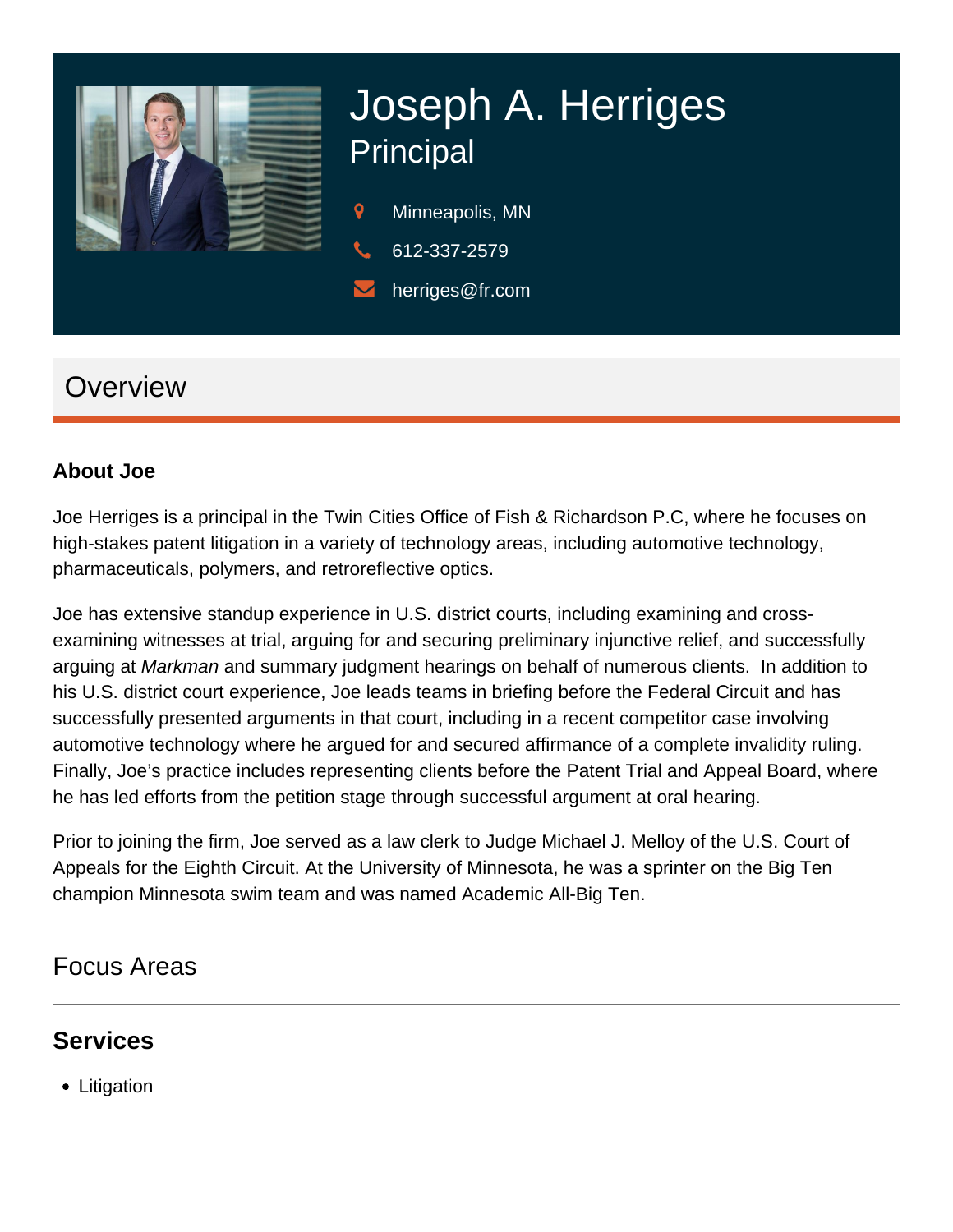- Post-Grant
- ITC Litigation
- Patent Litigation

#### Industries

- Autonomous Vehicles
- Chemicals
- Electrical and Computer Technology
- Financial and Business Services
- Hardware
- Medical Devices
- Software

## Education

J.D. with high distinction, Order of the Coif, University of Iowa College of Law Note and Comment Editor, Iowa Law Review

B.A. with distinction, University of Minnesota Academic All Big Ten; Selmer Birkelo Scholar

# Insights

#### **Publications**

- ["Minnesota Patent Litigation Wrap-Up: Q1 2022,](https://www.fr.com/minnesota-patent-litigation-wrap-up-q1-2022/)" Fish Litigation Blog (May 10, 2022)
- ["Complex IP Challenges in Autonomous Vehicles](https://www.ipwatchdog.com/2021/09/15/complex-ip-challenges-autonomous-vehicle-technology/id=137579/)," IPWatchdog (September 15, 2021)
- ["The Basics of Autonomous Vehicles, Part II: Legal Challenges and Opportunities](https://www.fr.com/basics-autonomous-vehicles-part-ii-legal-challenges-opportunities/)," Fish Blog (December 2020)
- ["Minnesota Patent Litigation Wrap-Up July 2020,](https://www.fr.com/?p=95201)" Fish Litigation Blog (August 28, 2020)
- ["District of Minnesota Does Not Require Deposed Entity to Identify Topics on Which Each](https://www.fr.com/fish-litigation/d-minn-does-not-require-deposed-entity-identify-topics/)  [30\(b\)\(6\) Witness Will Testify](https://www.fr.com/fish-litigation/d-minn-does-not-require-deposed-entity-identify-topics/)," Fish Litigation Blog (July 2020)
- ["Minnesota Patent Litigation Wrap-Up June 2020](https://www.fr.com/fish-litigation/mn-patent-litigation-wrap-up-june-2020/)," Fish Litigation Blog (July 2020)
- ["Minnesota Patent Litigation Wrap-Up April 2020](https://www.fr.com/fish-litigation/minnesota-patent-litigation-wrap-up-april-2020/)," Fish Litigation Blog (May 2020)
- ["Minnesota Patent Litigation Wrap-Up Q1 2020](https://www.fr.com/fish-litigation/minnesota-patent-litigation-wrap-up-q1-2020/)," Fish Litigation Blog (May 2020)